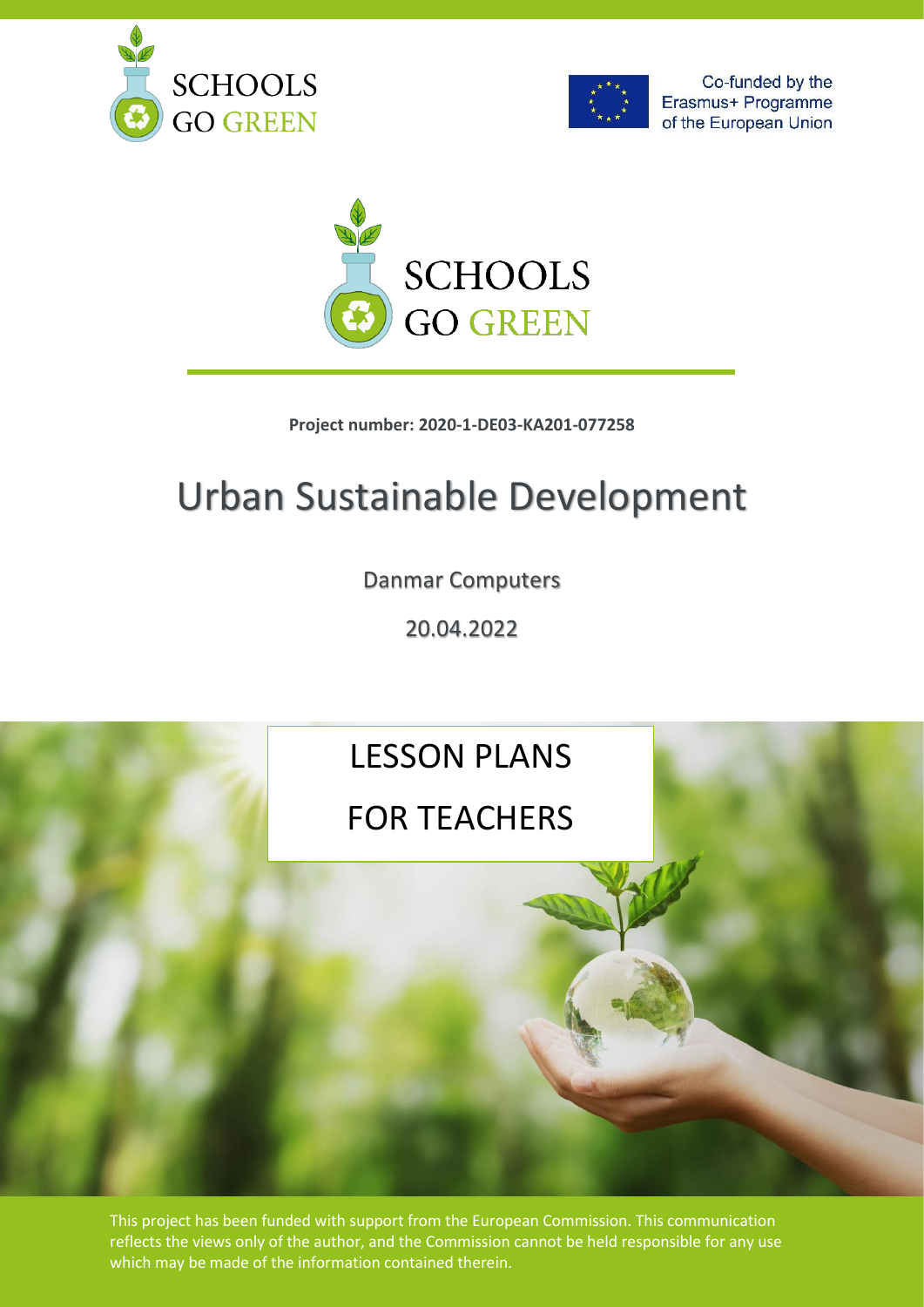



### Project Information

**PROJECT:** Schools Go Green

**PROJECT TITLE:** DEVELOPING A WHOLE-SCHOOL APPROACH TO PROMOTE SOCIAL CHANGE AND SUSTAINABLE DEVELOPMENT AS A RESPONSE TO ENVIRONMENTAL CHALLENGES

**ACRONYM:** SCHOOLS GO GREEN

**PROJECT WEBSITE:** <https://schoolsgogreen.eu/>

**PROJECT NO.:** 2020-1-DE03-KA201-077258

**PROJECT COORDINATOR:** LEIBNIZ UNIVERSITAT HANNOVER, GERMANY

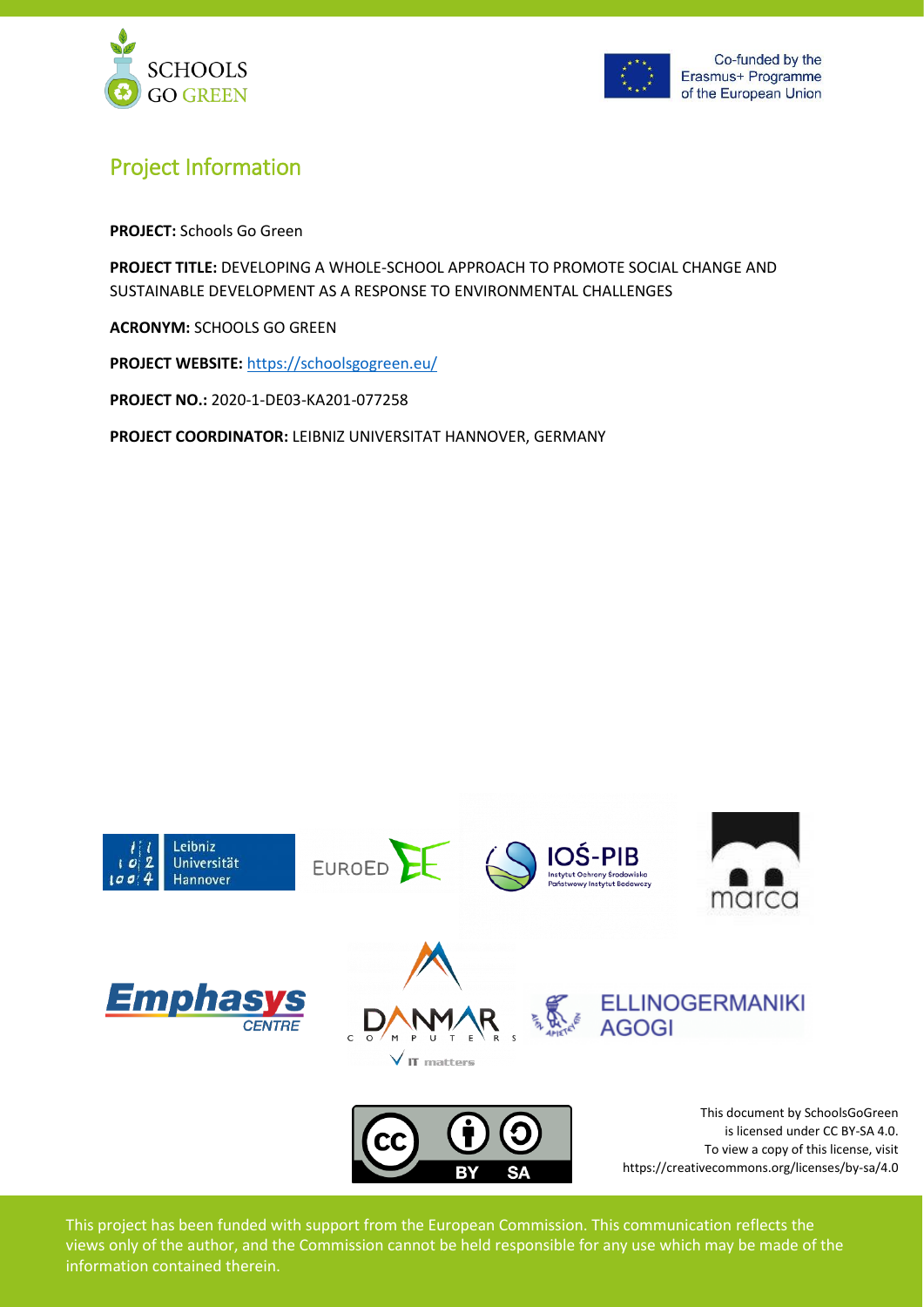



## **Module: Urban Sustainable Development**

#### **Topic 1: Introduction**

#### **Lesson Plan 1 – Introduction to Urban Sustainable Development**

**Duration: 60 minutes**

| <b>Short Description of the Lesson</b> | Introduction to the main topic of the module: Urban Sustainable<br>Development                                                                                                                                                                                                                                                                                                                                                                                                                                                                                                                                                                                                                              |
|----------------------------------------|-------------------------------------------------------------------------------------------------------------------------------------------------------------------------------------------------------------------------------------------------------------------------------------------------------------------------------------------------------------------------------------------------------------------------------------------------------------------------------------------------------------------------------------------------------------------------------------------------------------------------------------------------------------------------------------------------------------|
| <b>Learning Goals</b>                  | Increase awareness of the concept of sustainable urban<br>development                                                                                                                                                                                                                                                                                                                                                                                                                                                                                                                                                                                                                                       |
| <b>Green Competences Linked</b>        | 1.2.11. SDG 11   Sustainable Cities and Communities                                                                                                                                                                                                                                                                                                                                                                                                                                                                                                                                                                                                                                                         |
| <b>Target Group</b>                    | Primary school students aged 6-9 years old                                                                                                                                                                                                                                                                                                                                                                                                                                                                                                                                                                                                                                                                  |
| <b>Educational Approach</b>            | Presentations, videos and Discussions                                                                                                                                                                                                                                                                                                                                                                                                                                                                                                                                                                                                                                                                       |
| <b>Facility/Equipment</b>              | Classroom, Internet access, Projector                                                                                                                                                                                                                                                                                                                                                                                                                                                                                                                                                                                                                                                                       |
| <b>Tools/Materials</b>                 | PPT Presentation, Projector<br>$\bullet$                                                                                                                                                                                                                                                                                                                                                                                                                                                                                                                                                                                                                                                                    |
| <b>Main Tasks</b>                      | Task 1: Introduction to sustainable development - Start the<br>1.<br>video:<br>with<br>lesson<br>a<br>https://www.youtube.com/watch?v=7V8oFI4GYMY<br>(10)<br>minutes)<br>2. Discussion:<br>Has everyone understood what sustainable development<br>$\bullet$<br>is? What is urban sustainable development for you? (10<br>minutes)<br>3. PPT Presentation (Urban Sustainable Development) (20<br>minutes)<br>4. Discussion:<br>What are the advantages of urban sustainable development?<br>(10 minutes)<br>Are sustainable solutions being implemented in your city? (10<br>minutes)<br>Homework:<br>5.<br>Does your city lack sustainable solutions? Draw what your city<br>will look like in a few years |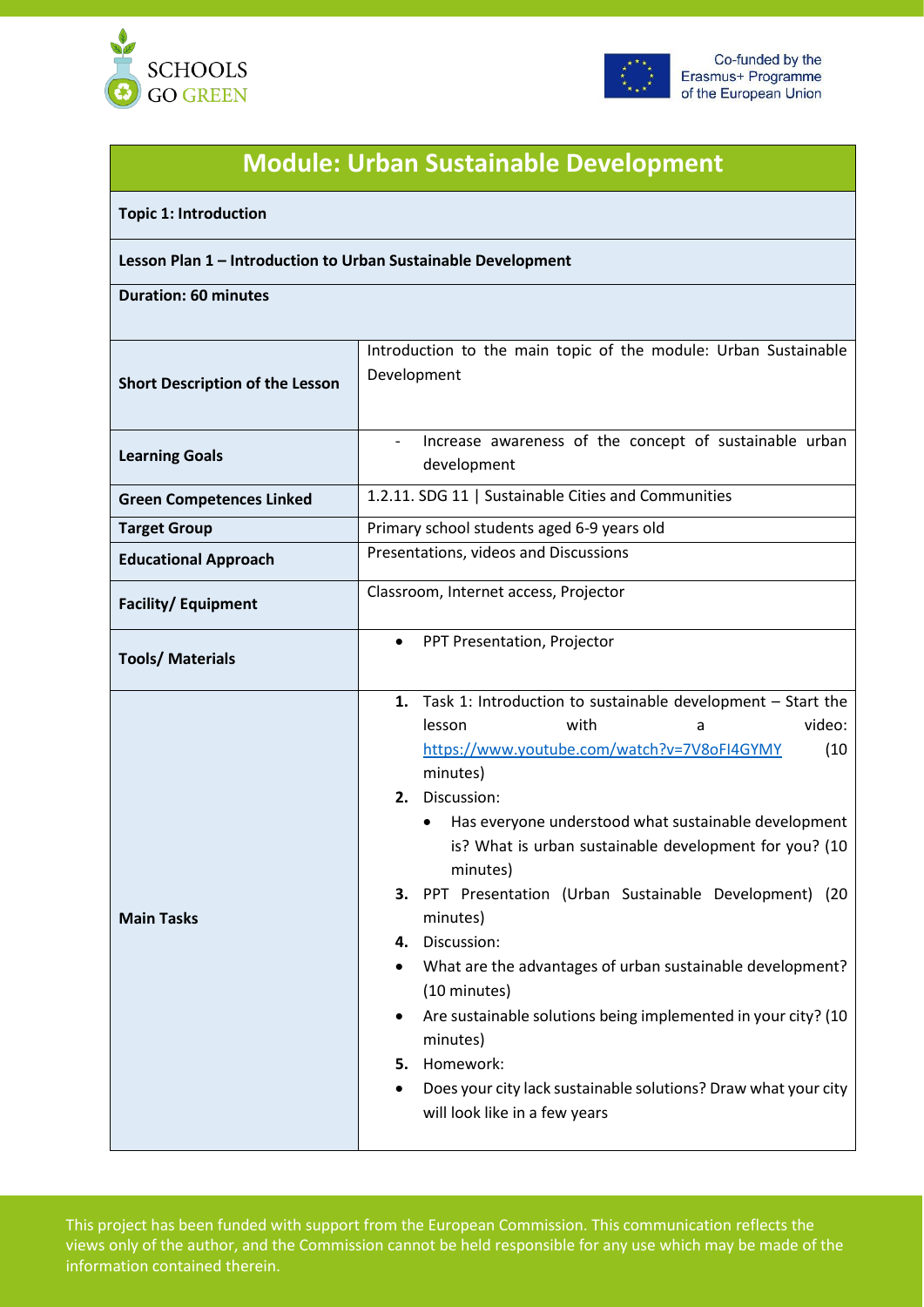



## **Module: Urban Sustainable Development**

**Topic 2: Sustainable City**

#### **Lesson Plan 2 – How to create sustainable cities?**

**Duration: 60 minutes**

| <b>Short Description of the Lesson</b> | An introduction to the concept of creating sustainable cities.                                                                                                                                                                                                                                                                                                                                                                                                                                                                                                                                                                                                                                                                                             |
|----------------------------------------|------------------------------------------------------------------------------------------------------------------------------------------------------------------------------------------------------------------------------------------------------------------------------------------------------------------------------------------------------------------------------------------------------------------------------------------------------------------------------------------------------------------------------------------------------------------------------------------------------------------------------------------------------------------------------------------------------------------------------------------------------------|
| <b>Learning Goals</b>                  | Promoting a low-carbon approach at the local level<br>The ability to co-create a safe and sustainable community<br>Increase group work skills<br>Increasing creativity                                                                                                                                                                                                                                                                                                                                                                                                                                                                                                                                                                                     |
| <b>Green Competences Linked</b>        | 1.2.11. SDG 11   Sustainable Cities and Communities                                                                                                                                                                                                                                                                                                                                                                                                                                                                                                                                                                                                                                                                                                        |
| <b>Target Group</b>                    | Primary school students aged 6-9 years old                                                                                                                                                                                                                                                                                                                                                                                                                                                                                                                                                                                                                                                                                                                 |
| <b>Educational Approach</b>            | Presentations, videos and Discussions                                                                                                                                                                                                                                                                                                                                                                                                                                                                                                                                                                                                                                                                                                                      |
| <b>Facility/Equipment</b>              | Classroom, Internet access, Projector                                                                                                                                                                                                                                                                                                                                                                                                                                                                                                                                                                                                                                                                                                                      |
| <b>Tools/ Materials</b>                | Projector, paper, pencils etc.                                                                                                                                                                                                                                                                                                                                                                                                                                                                                                                                                                                                                                                                                                                             |
| <b>Main Tasks</b>                      | Task 1: Introduction to sustainable cities - Start the lesson<br>1.<br>with<br>video:<br>a<br>https://www.youtube.com/watch?v=fcDDUSUbq9A<br>(10)<br>minutes)<br>2. Discussion:<br>Has everyone understood what sustainable development<br>is?<br>What solutions in your city are leading it toward<br>sustainability? (10 minutes)<br>3. Activity:<br>Let's create a sustainable city together. Divide students into groups.<br>Each group will create a model of a sustainable city from things they<br>find around them. These can be items from the classroom, garden, or<br>school playground. After completing the activity, each group presents<br>their city and tells what sustainable solutions have been implemented<br>in their city. (40 min) |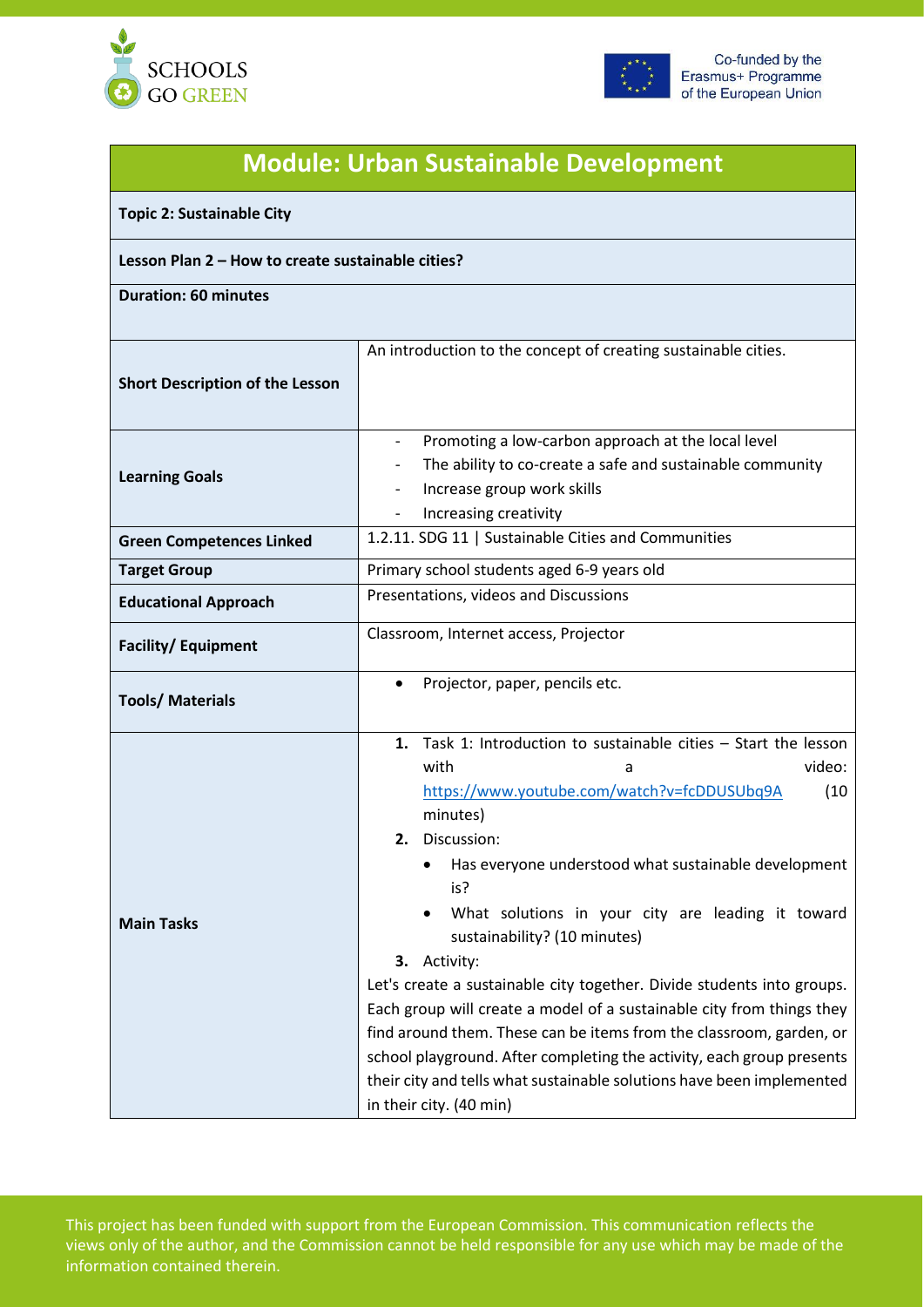



# **Module: Urban Sustainable Development**

**Topic 3: Public transportation**

### **Lesson Plan 3 – Public transportation - is it worth it?**

**Duration: 45 minutes**

| <b>Short Description of the Lesson</b> | Introduction to the term public transportation. Outlining the<br>advantages and benefits. |
|----------------------------------------|-------------------------------------------------------------------------------------------|
|                                        |                                                                                           |
| <b>Learning Goals</b>                  | Increase awareness of the benefits and advantages of public<br>transportation.            |
| <b>Green Competences Linked</b>        | 1.2.11. SDG 11   Sustainable Cities and Communities                                       |
| <b>Target Group</b>                    | Primary school students aged 6-9 years old                                                |
| <b>Educational Approach</b>            | Presentations, videos and Discussions                                                     |
| <b>Facility/Equipment</b>              | Classroom, Internet access, Projector                                                     |
| <b>Tools/ Materials</b>                | Projector, paper, pencils<br>$\bullet$                                                    |
|                                        | 1. Discussion: What is public transportation? After discussion, the                       |
|                                        | teacher gives the official definition of public transportation. (10                       |
|                                        | minutes)                                                                                  |
|                                        | 2. Video: https://www.youtube.com/watch?v=NdSmZ2X 6-s (5                                  |
| <b>Main Tasks</b>                      | minutes)                                                                                  |
|                                        | 3. Draw your form of transportation to school. Is it environmentally                      |
|                                        | friendly? (15 minutes)                                                                    |
|                                        | 4. Mind Map: What are the benefits of public transit? Group activity                      |
|                                        | (15 minutes)                                                                              |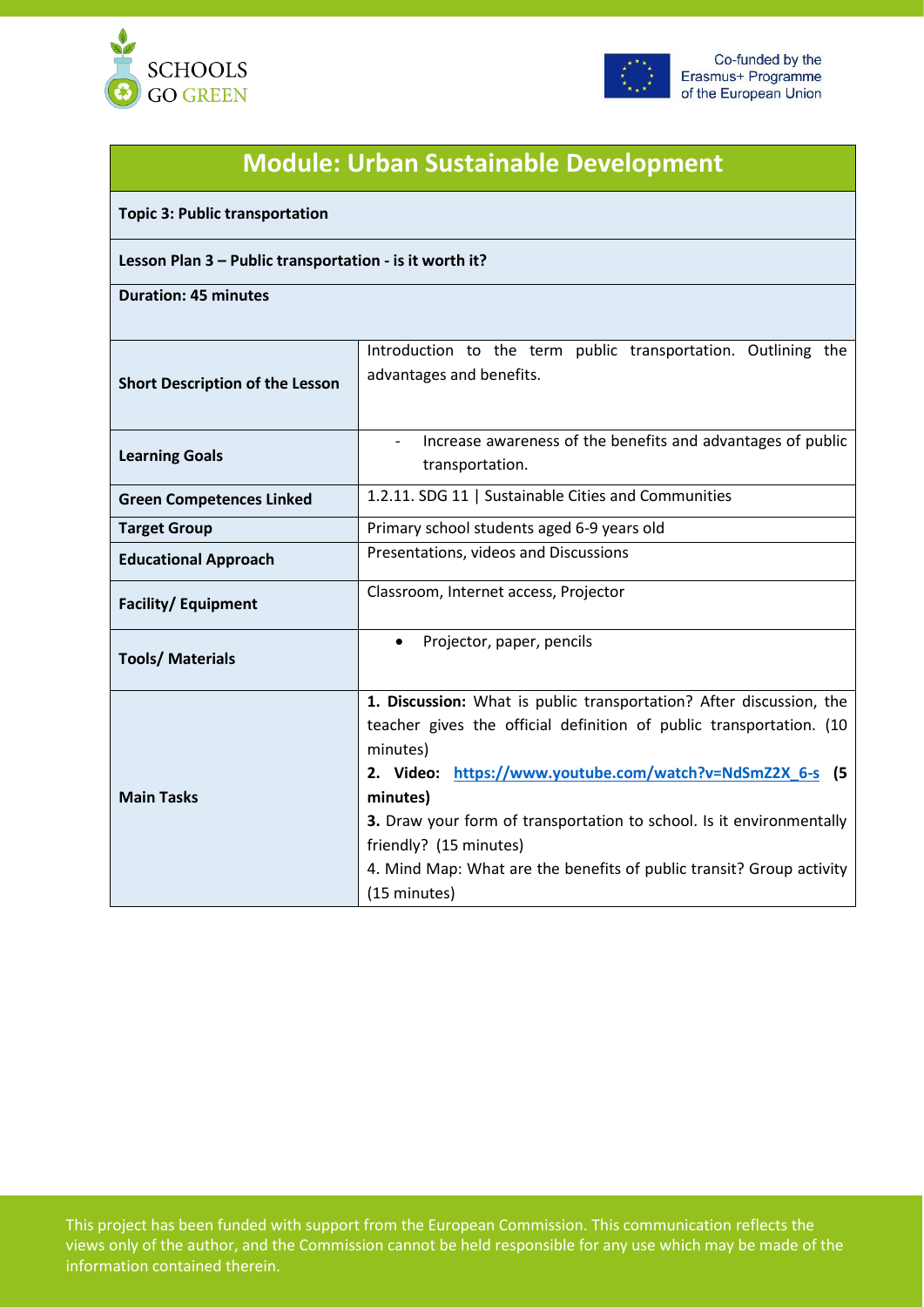



| <b>Module: Urban Sustainable Development</b> |                                                                                                                                                                       |  |
|----------------------------------------------|-----------------------------------------------------------------------------------------------------------------------------------------------------------------------|--|
| <b>Topic 4: Green zones</b>                  |                                                                                                                                                                       |  |
| Lesson Plan 4 – Green zones                  |                                                                                                                                                                       |  |
| <b>Duration: 35 minutes</b>                  |                                                                                                                                                                       |  |
| <b>Short Description of the Lesson</b>       | Introduction to the term green zones.                                                                                                                                 |  |
| <b>Learning Goals</b>                        | Increase awareness of green zones and their benefits                                                                                                                  |  |
| <b>Green Competences Linked</b>              | 1.2.11. SDG 11   Sustainable Cities and Communities                                                                                                                   |  |
| <b>Target Group</b>                          | Primary school students aged 6-9 years old                                                                                                                            |  |
| <b>Educational Approach</b>                  | Presentations, videos and Discussions                                                                                                                                 |  |
| <b>Facility/Equipment</b>                    | Classroom, Internet access, Projector                                                                                                                                 |  |
| <b>Tools/ Materials</b>                      | Video, discussion, brainstorming                                                                                                                                      |  |
|                                              | 1. Start the lesson with a video:                                                                                                                                     |  |
| <b>Main Tasks</b>                            | https://www.youtube.com/watch?v=CEoOFa-Ip6w (10 minutes)<br>2. Discussion:<br>How many green zones are there in your city? What are their<br>advantages? (10 minutes) |  |
|                                              | 3. Brainstorming: How can I contribute to increasing green space in<br>my community/city? (15 minutes)                                                                |  |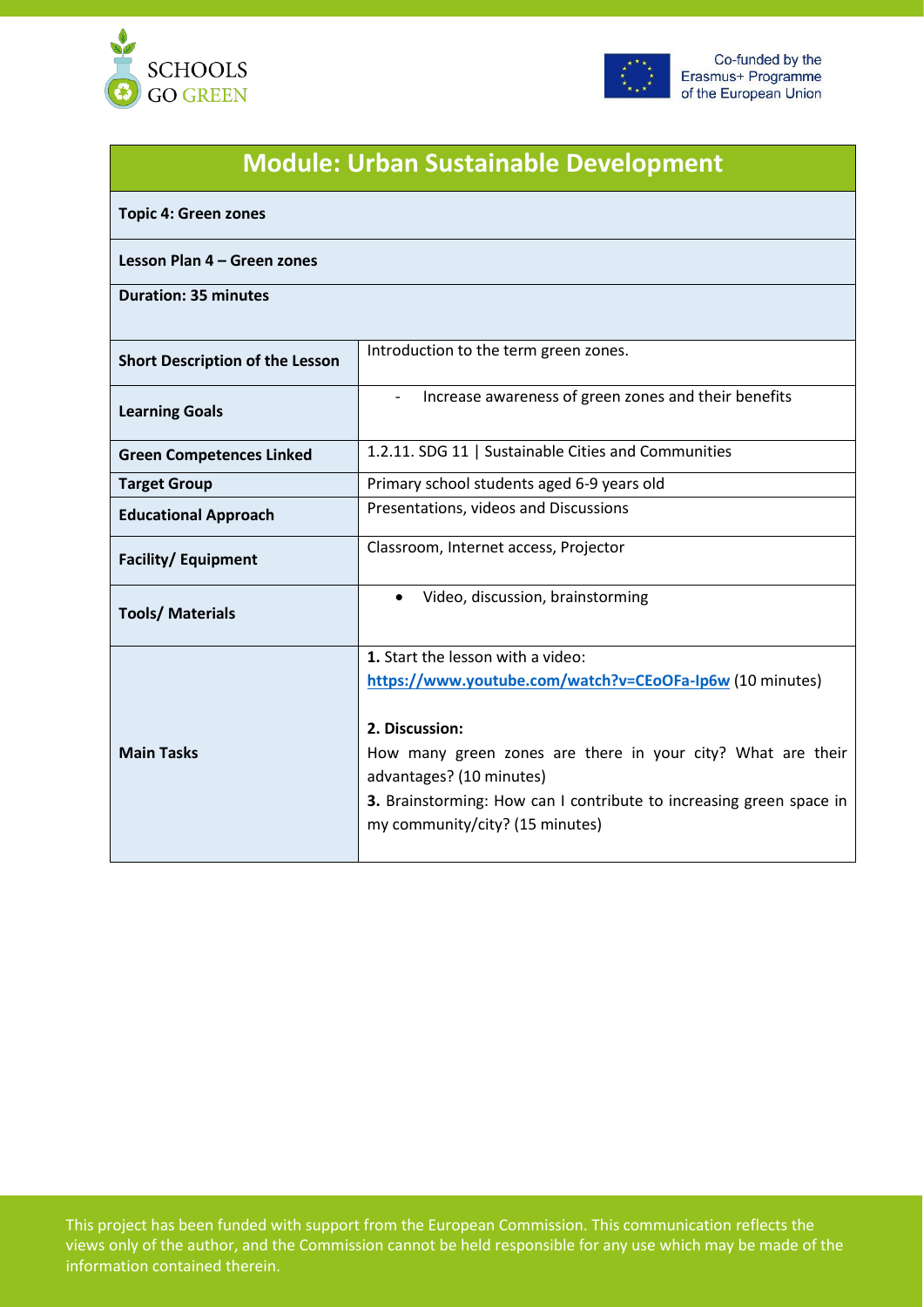



| <b>Module: Urban Sustainable Development</b> |                                                                                                                                                                                                                                                                                                                                                                                                                                                                                                                                                                                                                                                                                                       |
|----------------------------------------------|-------------------------------------------------------------------------------------------------------------------------------------------------------------------------------------------------------------------------------------------------------------------------------------------------------------------------------------------------------------------------------------------------------------------------------------------------------------------------------------------------------------------------------------------------------------------------------------------------------------------------------------------------------------------------------------------------------|
| <b>Topic 5: Green architecture</b>           |                                                                                                                                                                                                                                                                                                                                                                                                                                                                                                                                                                                                                                                                                                       |
| Lesson Plan 5 - Implement green architecture |                                                                                                                                                                                                                                                                                                                                                                                                                                                                                                                                                                                                                                                                                                       |
| <b>Duration: 45 minutes</b>                  |                                                                                                                                                                                                                                                                                                                                                                                                                                                                                                                                                                                                                                                                                                       |
| <b>Short Description of the Lesson</b>       | Introduction to the term of Green architecture                                                                                                                                                                                                                                                                                                                                                                                                                                                                                                                                                                                                                                                        |
| <b>Learning Goals</b>                        | Increase awareness of the green architecture                                                                                                                                                                                                                                                                                                                                                                                                                                                                                                                                                                                                                                                          |
| <b>Green Competences Linked</b>              | 1.2.11. SDG 11   Sustainable Cities and Communities                                                                                                                                                                                                                                                                                                                                                                                                                                                                                                                                                                                                                                                   |
| <b>Target Group</b>                          | Primary school students aged 6-9 years old                                                                                                                                                                                                                                                                                                                                                                                                                                                                                                                                                                                                                                                            |
| <b>Educational Approach</b>                  | Presentations, videos and Discussions                                                                                                                                                                                                                                                                                                                                                                                                                                                                                                                                                                                                                                                                 |
| <b>Facility/Equipment</b>                    | Classroom, Internet access, Projector                                                                                                                                                                                                                                                                                                                                                                                                                                                                                                                                                                                                                                                                 |
| <b>Tools/ Materials</b>                      | Video, discussion, photos and descriptions of the buildings.<br>$\bullet$                                                                                                                                                                                                                                                                                                                                                                                                                                                                                                                                                                                                                             |
| <b>Main Tasks</b>                            | 1. Start the lesson with a video:<br>https://www.youtube.com/watch?v=gTyNUMbJChA (10 minutes)<br>2. Group activity:<br>Divide the class into groups and give each group one building that they<br>have to learn about and present how it is sustainable. Examples of<br>buildings:<br>Beitou Public Library, Taipei, Taiwan<br>California Academy of Sciences, San Francisco, USA<br>٠<br>World Trade Center, Manama, Bahrain<br>Pixel Building, Melbourne, Australia<br>Museum of Tomorrow, Rio de Janeiro, Brazil<br>$\bullet$<br>Turning Torso, Malmö, Sweden<br>Parkroyal Collection, Singapur, Singapur<br>Shanghai Tower, Shanghai, China<br>Reforma Tower, Mexico City, Mexico<br>(35 minutes) |